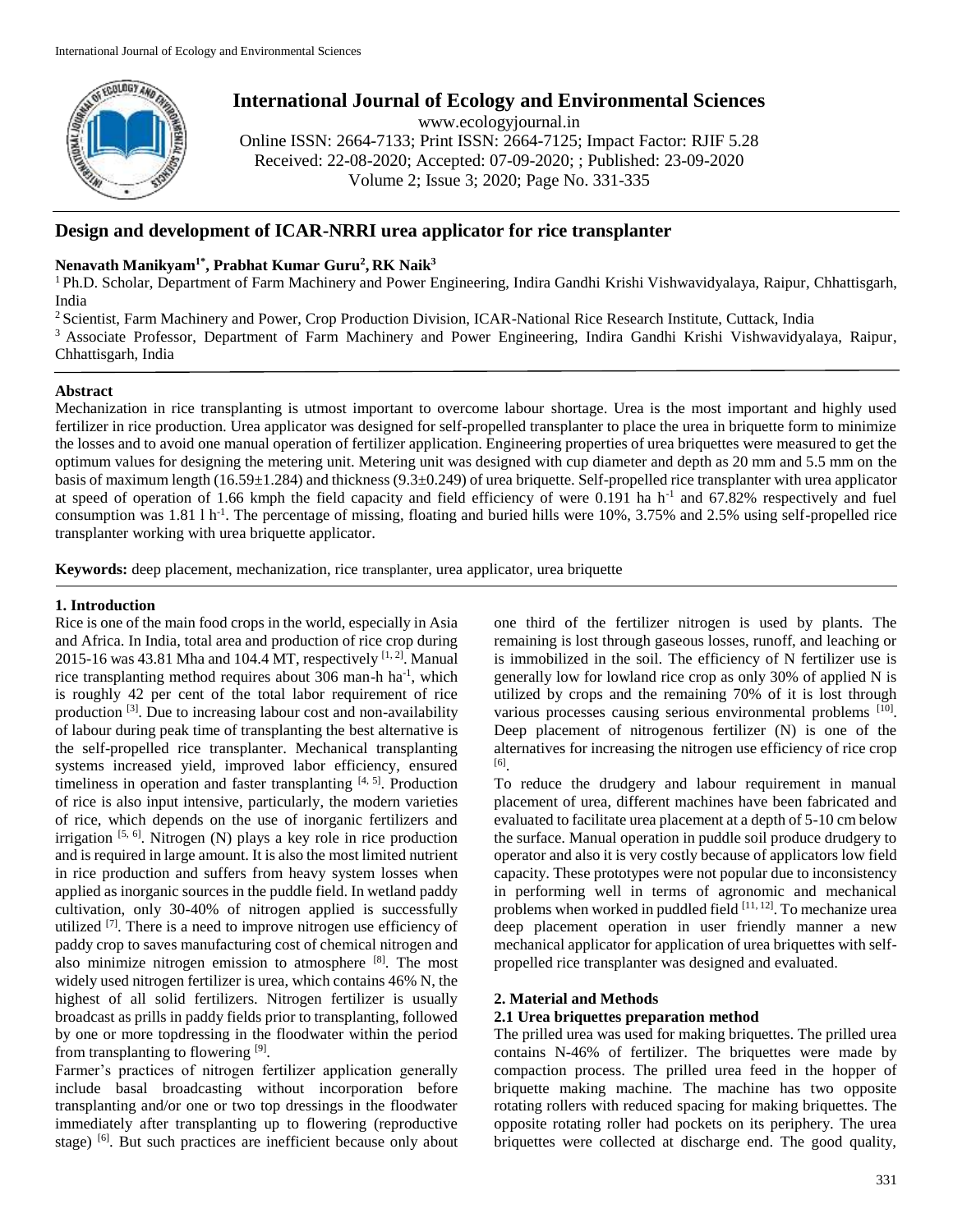broken, uneven briquettes were separated manually. The prepared urea briquettes were white in color and odourless.

# **2.2 Design Consideration for Developing of Urea Briquette Applicator**

The urea briquette applicator attachment for self-propelled rice transplanter was developed based on the following design concerns.

- a. The transplanter is adjustable to different spacing, but urea briquette applicator is mostly considering row to row and plant to plant spacing  $20\times15$  cm.
- b. The depth of placement of urea briquette may be 4-5 cm in puddled soil.
- c. Only one urea briquette is supplied every four hills.
- d. The briquette placement should be at alternate rows at centre of four hills, so spacing between urea briquettes 30 cm.
- e. The minimum depth of standing water should be maintained 2-2.5 cm for smooth operation

#### **2.3 Development process**

The urea briquette applicator consists of hopper, metering mechanism, seed metering shaft, furrow openers and delivery tube. Technical specification developed urea applicator were given in table 1.

#### **2.4 Main frame**

The main frame of applicator was made-up by using M.S angle which was attached to transplanter. The main frame was made in rectangular shape with dimensions  $1150 \times 1700 \times 1200$  mm as length, breadth and height. The frame was designed to support hoppers, gear, sprocket and bearings. Metering mechanism was driven by ground wheel. The ground wheel was connected to frame by using chain-sprocket and gears. Furrow openers were attached at the bottom of frame.

#### **2.5 Hopper**

Hopper was prime most important component of applicator. Hopper for urea briquette applicator was designed to hold and supply urea briquettes. Applicator had four hoppers for alternative rows of self-propelled rice transplanter. The crosssection of hopper was triangular and trapezoidal. The selection of the shape of hopper was done with the basic consideration that each hopper should carry desired quantity of briquette and the briquette should pick up easily towards the delivery tube. The former is governed by size, shape and latter is governed by angle of repose.

Volume of hopper given by

 $V<sub>h</sub>= 1.1 \frac{W}{\rho}$ 

Where,

 $W = weight of briquettes, gm$ 

 $p =$  Bulk density of briquettes, gm cm<sup>-3</sup>

For light weight and easy operation of the urea briquette applicator the capacity of hopper is considered as 3 kg per each hopper. As the applicator has four hoppers the capacity of the applicator was 12 kg.

So, theoretical volume of hopper required,

$$
V_h = \frac{1.1 \times 3000}{0.78} = 4230 \text{ cm}^3
$$

Volume of triangular section  $=\frac{1}{2} \times 17 \times 18 \times 11$  $= 1683$  cm<sup>3</sup>

In triangle, height "h" determined by  $h = b \times \tan \theta$ 

 $= 17 \times \tan 33.6^\circ$ 

 $= 11.29$  cm  $\approx 11$  cm

Where  $\theta$  = Angle of repose of the briquette = 33.6°

Volume of trapezoidal section =  $19\times13\left(\frac{8+12}{2}\right)$  = 2470 cm<sup>3</sup>

Total volume of hopper =  $1683 \text{ cm}^3 + 2470 \text{ cm}^3 = 4153 \text{ cm}^3$ 

# **2.6 Metering mechanism**

The metering mechanism helps to meter the briquette with its uniform rate and spacing. The metering mechanism maintains the application rate of the applicator. Vertical cup feed metering mechanism was selected, because the urea briquettes were nearly spherical in shape. Vertical cup feed metering mechanism consist of cups mounted on edges of metering plate. The metering plate with cups passes through a hopper containing urea briquettes. Briquettes are picked up in the cups and dropped on the top of the inlet of delivery tube. While designing the metering mechanism for urea briquettes, prime considerations were given to use simple design, not to cause any mechanical damage to briquettes and easily pick one briquette per cup. The design of vertical cup feed metering plate for applicator involved determining the number of cups on metering plate, shape and depth of cup and depending upon the required planting pattern.

The number of cups on one metering plate is calculated as

$$
N = \frac{\pi \times D}{i \times a}
$$

Where,

4

 $D =$ Diameter of ground wheel, cm,

 $a = Row spacing, cm, and$ 

i = Transmission ratio.

The number of cups on one metering plate (N) =  $\frac{3.14 \times 40}{1 \times 30}$  = 4.18  $\approx$ 

4 numbers of cups were selected on one metering plate.

# **2.7 Cup of metering plate**

The vertical cup metering mechanism was selected for meter the urea briquettes. The dimensions of cup were decided based on the engineering properties of urea briquettes. The depth of cup was 5.5 mm and diameter of cup was 20 mm.

#### **2.8 Ground wheel**

The type of ground wheel to be used on applicator depends on the ground conditions. The basic function of ground wheel is to provide power to metering mechanism. The dimension of drive wheel was determined as given below

The hill spacing of the paddy considered as 15 cm.

a. required spacing between two urea briquettes is 30 cm.

b. In one revolution of ground wheel, 4 briquettes will dropped at spacing of 30 cm. Assuming drive wheel to metering disk speed ratio is 1:1.

c. If the D as diameter of ground wheel in meter, then

d. Spacing between briquettes  $\times$  No. briquettes dropped in one revolution of drive wheel

$$
= \pi \times D \times N
$$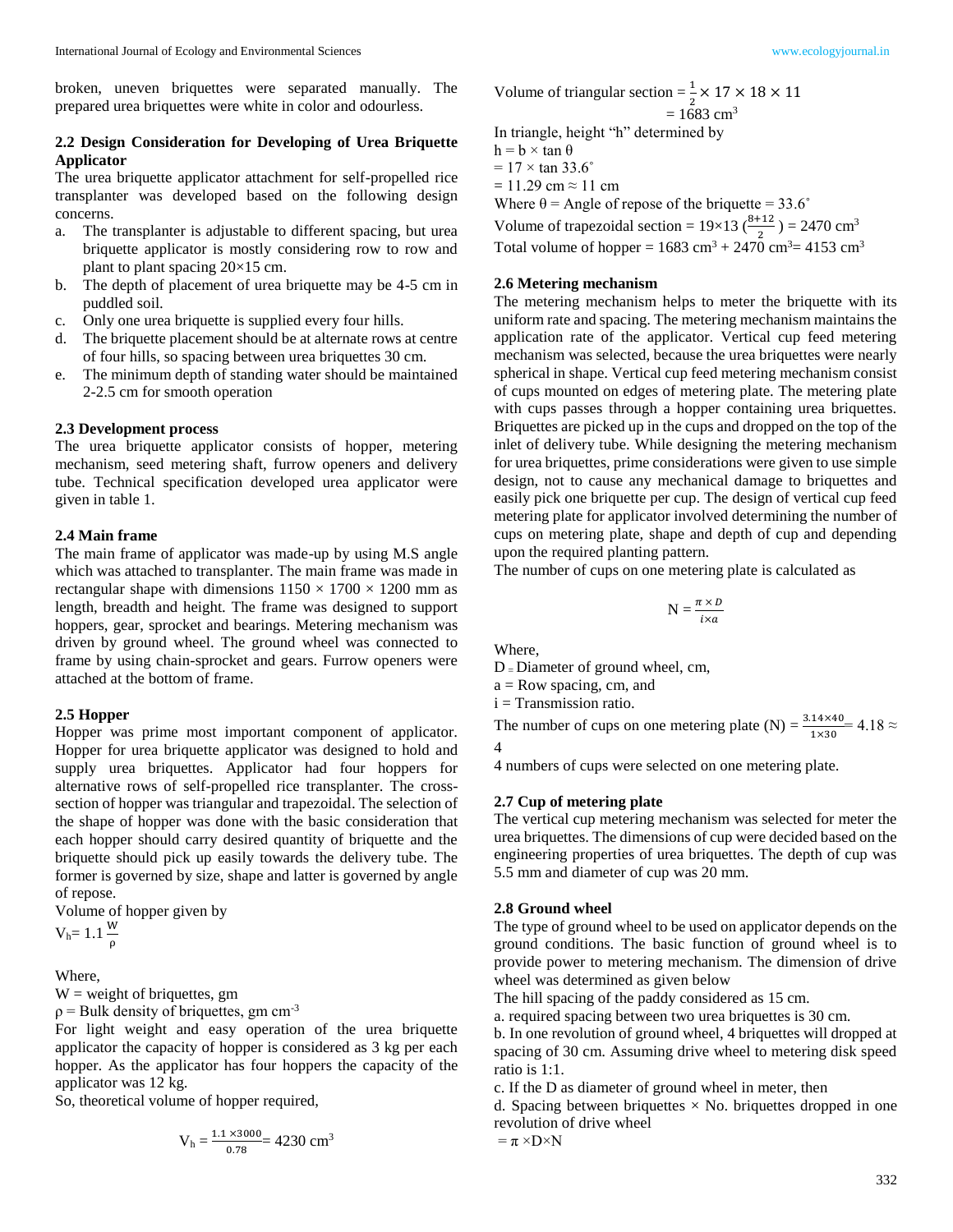e. Diameter of drive wheel =

 $D = (4 \times 0.30) / 3.14 = 0.384$  m  $\approx 400$  mm.

Based on the above calculations the ground wheel was fabricated with MS flat of length 950 mm was selected. The M.S flat was rounded by hammering. Pegs were cut from MS flat. A ground wheel of diameter 300 mm with 12 pegs was fabricated using M.S flat of 5 mm thickness and width of 20 mm. The length of each peg was 100 mm which of rectangular section. Pegs were welded on the outer periphery of ground wheel at a uniform spacing of 98 mm.

# **2.9 Delivery tubes**

The main purpose of delivery tube was to deliver the urea briquettes from hopper to the soil. Delivery tubes were made up of plastic with outer diameter of 30 mm and length of 300 mm.

# **2.10 Furrow openers**

Furrow openers were opens the puddle soil like furrow and drop the urea briquette easily at desired depth. The shovel type furrow openers were made with MS angel. The MS angel was heated to high temperature and hammered to get desired shape. The length of furrow opener was 300 mm. The furrow openers were clamped on the main frame.

**Table 1:** Technical specification of urea briquette applicator attachment

| <b>Particulars</b>                   | <b>Specification</b>    |
|--------------------------------------|-------------------------|
| Overall dimensions (L x W x H), mm   | 1150 x 1700 x 1200      |
| Height, mm                           | 670                     |
| Weight, kg                           | 40                      |
| Number of hoppers                    | 4                       |
| Distance between two hoppers, mm     | 350                     |
| Capacity of one hopper, kg           | 3                       |
| Number of cups on metering mechanism |                         |
| Type of metering mechanism           | Cup type                |
| Diameter of cups, mm                 | 20                      |
| Depth of cups, mm                    | 8                       |
| Diameter of delivery tube, mm        | $25$ (inner) 30 (outer) |
| Length of delivery tube, mm          | 300                     |
| Diameter of ground wheel, mm         | 400                     |
| Number of spikes on ground wheel     | 12                      |
| Dimensions of spikes(L×W×B), mm      | $100\times20\times5$    |
| Type of furrow opener                | Shovel type             |
| Gear ratio                           | 1:1                     |



**Fig 1:** ICAR-NRRI urea briquette applicator

# **2.11 Laboratory test**

### **2.11.1 Missing percentage and over falling percentage**

The urea applicator was filled with urea briquettes at different levels of hopper capacity i.e full capacity of hopper,  $3/4<sup>th</sup>$  of hopper capacity and half of the hopper capacity. The ground wheel of applicator jacked up. The ground wheel was rotated manually. The polythene covers were used to collect the briquettes at the end of delivery tube. Ten readings were taken for at each level (full capacity of hopper,  $3/4<sup>th</sup>$  of hopper capacity and half of the hopper capacity) hopper filling capacity. The dropped urea briquettes were counted manually. The missing and over falling percentage of urea briquette applicator was calculated using following formula:

Missing and over falling percentage = 
$$
\frac{(N \times Y) - NG}{(N \times Y)} \times 100
$$

Where,

 $N =$  Number of turn of drive wheel,  $Y =$  Number of cups on metering plate, NG = Total number of urea briquette

If value is negative, it is over falling

# **2.12 Field experiment**

The experiment was conducted at ICAR-NRRI, Cuttack during 2017-18. Transplanting was done using self-propelled transplanter along with urea briquette applicator attachment. The field was prepared by using power tiller. The depth of standing water was 5-10 cm during the initial puddling. The field was left with water for 3-4 days to decompose the residues of previous crop. Then final puddling was done with power tiller. One day sedimentation period was maintained before testing the transplanter attached urea briquette applicator.

### **2.12.1 Distance between urea briquettes**

A field area of  $2\times10$  m<sup>2</sup> was prepared to measure dropping distance of urea briquettes.

The measurement of distance between two consecutive briquettes was measured using scale. Ten observations were taken and the mean was determined to represent distance between urea briquettes.

# **2.12.2 Application rate**

Application rate of the urea briquette applicator is the amount of urea briquettes dropped per unit area of the field. The application rate was determined by measuring the weight of urea briquettes received at four delivery tubes of applicator. The ground wheel was jack up and revolved for 10 revolutions. The distance covered in ten revolutions was calculated. The urea briquettes dropped in ten revolutions was weighed by electric balance. The weight of urea briquettes obtain in ten revolutions was divided by the area covered in ten revolutions. The application rate was expressed in  $kg$  ha<sup>-1</sup>.

#### **2.12.3 Effective field capacity**

It is the actual rate of coverage of area by a machine. Effective field capacity was determined using the following relationship:

Effective field capacity, 
$$
\frac{ha}{h} = \frac{\text{Total area covered, ha}}{\text{Total time taken, h}}
$$

The total time taken in above relationship includes time losses in turning, loading of trays and machine adjustment required during the operation.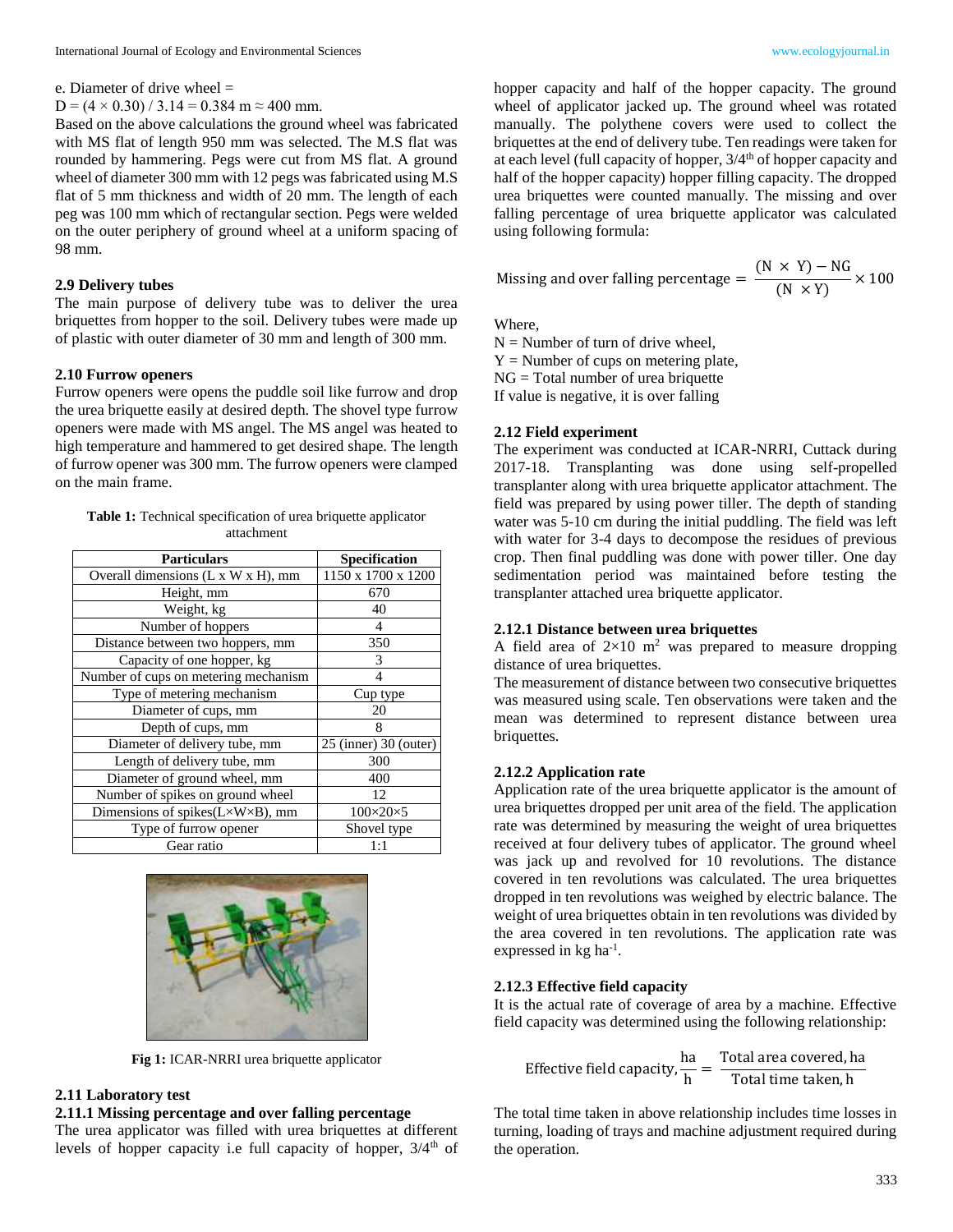# **2.12.4 Field efficiency**

Field efficiency is the ratio effective field capacity and theoretical field capacity. It was determined by the formula given below:

$$
Field efficiency (%) = \frac{Effective field capacity}{Theoretical field capacity} \times 100
$$

The theoretical field capacity was determined by following relationship:

$$
TFC = \frac{W \times S}{10}
$$

Where,

 $TFC = Theoretical field capacity, ha h<sup>-1</sup>$ 

 $W =$  Width of machine, m

 $S = Speed$  of operation, km h<sup>-1</sup>.



**Fig 2:** ICAR-NRRI urea applicator with self-propelled rice transplanter

### **3. Result and Discussion**

# **3.1 Effect of hoppers filling on the performance of metering mechanism**

The missing and over filling percentage of urea briquette applicator was determined in the laboratory with different levels of hoppers filling of applicator as per process given in material and methods. The missing, over falling rates were observed in half-filling,  $3/4<sup>th</sup>$  and full filling of hoppers. In half filling 0.34% over falling rate and 4.37% missing rate was observed (Fig. 3). In  $3/4$ <sup>th</sup> filling and full filling missing was 0.12% and 0.27% respectively. The over falling rate was observed as 2.07% and 6.65% in  $3/4$ <sup>th</sup> filling and full filling respectively. The  $3/4$ <sup>th</sup> fill of hoppers were considered as optimum for further evaluation.



**Fig 3:** Effect of hopper filling on performance of metering unit

### **3.2 Application rate and uniformity**

The application rate of the urea briquette applicator ranged from 89.2-92.13 kg ha<sup>-1</sup>. A field area of  $2\times10$  m<sup>2</sup> was prepared to measure the distance between the dropped urea briquettes. The mean distance between the two urea briquettes was 32 cm. The depth of placement of urea briquette was 4-6 cm.

# **3.3 Performance of self-propelled transplanter with ICAR-NRRI urea briquette applicator**

The evaluation was done based on the operating speed, hill spacing, number of plants per hill, depth of transplanting, missing hills, floating hills, buried hills, damaged hills, field capacity, field efficiency, machine index, angle of planted seedling and fuel consumption was measured.

At the time of operation depth of standing water was 2.5-3 cm. The average distance between transplanted hills was 15.2 cm. The distance between rows was 23.8 cm. The number of seedlings per hill was 2-3. The average standing angle of transplanted hill was 83˚.

# **3.3.1 Field evaluation of self-propelled rice transplanter with applicator**

The field capacity of the self-propelled transplanter with attachment of deep placement urea briquette applicator was 0.191 ha h<sup>-1</sup> with field efficiency of  $67.82$  %. The operating speed of self-propelled transplanter with attachment of deep placement urea briquette applicator was  $1.66$  km h<sup>-1</sup>. The working time includes the productive time (transplanting) and non-productive (time lost in field) times. Non-productive time includes the turning losses, supply the seedling mats, cleaning and adjustments. The fuel consumption of self-propelled transplanter with attachment of deep placement urea briquette applicator was  $1.81$  l h<sup>-1</sup> or 9.44 l ha<sup>-1</sup>. The field machine index of self-propelled transplanter with attachment of deep placement urea briquette applicator was 84.10 %. The percentage of transplanting time was calculated as 66.93 %. The percentage of turning time loss and per cent time consumed for tray feeding were 12.67 and 20.40. The average missing hills percentages for self-propelled transplanter with attachment of deep placement urea briquette applicator were 10 % and average floating seedlings were 3.75 %. The mean depth of transplanting was observed 6.0 cm. No plant damage was observed and the average buried hills were 2.5

#### **4. References**

%.

- 1. Indiastat, Year-wise Area and Production of Rice in India, 2017.
- 2. Indiastat, Year-wise Production and Consumption of Nitrogen fertilizer in India, 2017.
- 3. Sangeetha C, Baskar P. Influence of different crop establishment methods on productivity of rice–A Review. Agricul. Reviews, 2015, 36(2).
- 4. Islam AK, Rahman MS, Rahman MA, Islam AKML MT, Rahman MT. Evaluation of mechanical rice transplanter in cold season at farmers' field. Report submitted to International Rice Research Institute, Road no. 2/2, Banani, Dhaka, 2015.
- 5. Guru PK, Chhuneja NK, Dixit A, Tiwari P, Kumar A. Mechanical transplanting of rice in India: status, technological gaps and future thrust. Oryza. 2018; 55(01):100-106.
- 6. Patel SP, Guru PK, Borkar NT, Debnath M, Lal B, Gautam P, *et al*. Energy footprints of rice production. NRRI Research